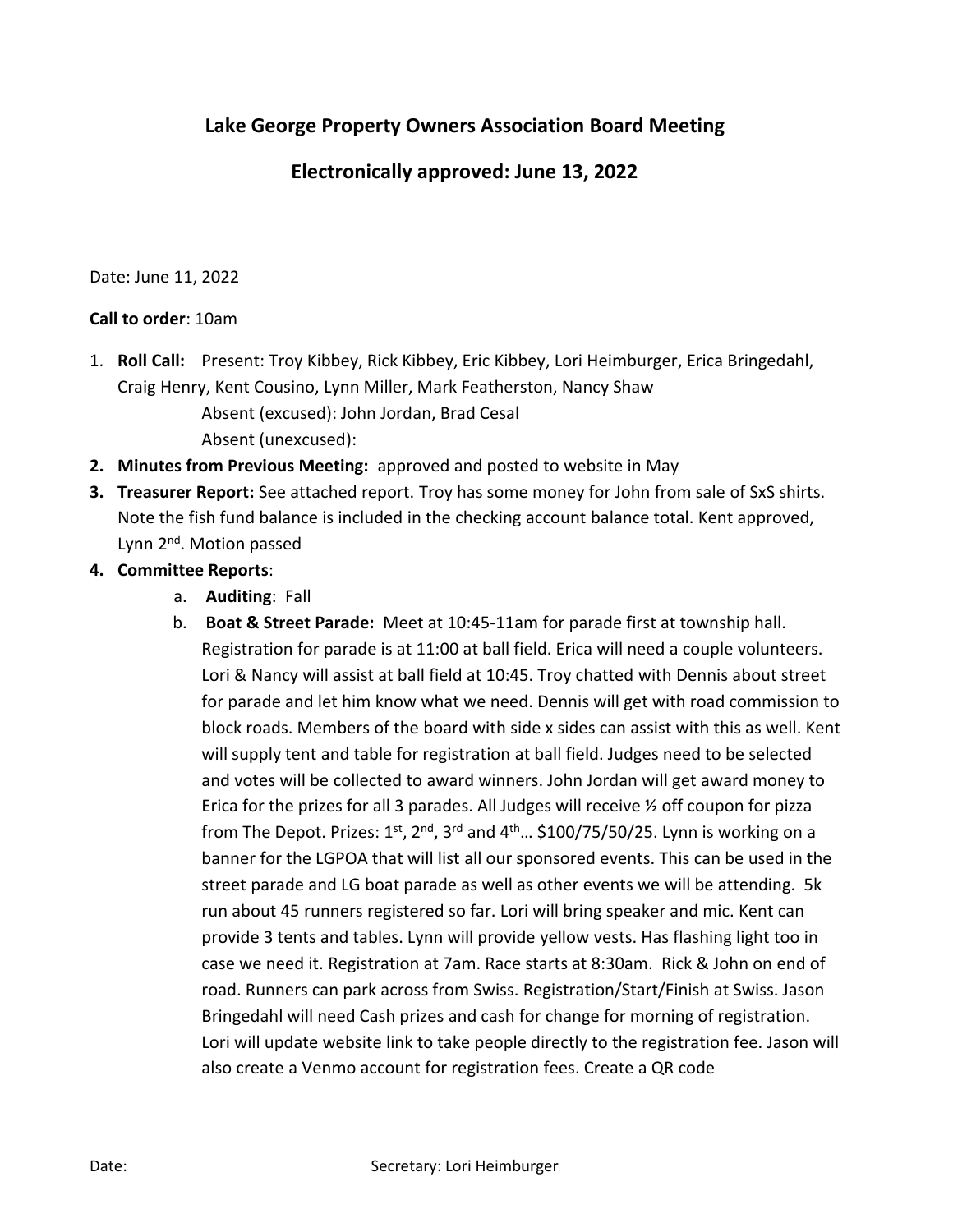for registration as well. Add Shingle lake to boat parade this year. Kent will spearhead the boat parade.  $-$  Rick made motion, Kent  $2<sup>nd</sup>$ , motion passed.

- c. Boater's Safety: online we will remove from agenda
- d. Directory Report: nothing until 2024
- e. Fund Raising: see above with parades regarding the 5k run. Troy let Connie know that we would donate \$100.00 to hot rods & hot dogs. Troy made motion, Kent 2<sup>nd</sup> and passed. Lori will create donation request form and put on website. We will need to decide how to split the donations we have collected. Kent  $1<sup>st</sup>$ , Craig  $2<sup>nd</sup>$ , motion passed.
- f. Hospitality: Troy thanked Rick for getting cookies for Membership meeting.
- g. Lake Quality: Mark noticed that there is a lot of algae on his personal boat and lift. Survey was completed this week and will spray according to schedule. Lake level hearing next Friday. Recorded Normal lake Levels are off was due to equipment being faulty. Meeting is basically to change where the level baselines are to be accurate.  $1113'$  – give or take 6".
- h. Membership: need someone to be at Hot Rods & Hot Dogs. 50/50 drawing and hand out brochures and get members. 50/50 will be ½ as prize. Then the other half will be split between LGPOA and Hot Rod & Hot Dogs. Print Brochures. Lori will update brochures and get 250 printed. Supply to this event as well as 5k run. Lori offered to man station for part of the event. Kent will provide tent and table.
- i. Merchandise:
- j. Newsletter/Website: next newsletter out 2 weeks before Labor Day meeting.
- k. **Township Liaison**: July  $2 5K$  run. Sheriff doesn't want to supply an officer to block the road for the run. If they don't supply anyone, we may have to warn visitors and drivers ourselves. Officer would be mainly for anyone that may have a medical emergency not so much traffic. Possibly putting emergency vehicle in route somewhere.
- l. Community Liaison: Troy may try to attend Tuesday.
- m. Fish Committee:
- 5. Old Business:
- 6. New Business: adding Shingle Lake to boat parades with 4 place prizes. Brochure approved to print 250 Lynn 1<sup>st</sup>, Kent 2<sup>nd</sup> motion passed. Fall sxs need to pick a date.
- 7. Correspondence:
- 8. Adjourned:  $12:20$ pm. Kent  $1^{st}$ , Rick  $2^{nd}$  motion passed.

Next Meeting: July 9 Township Hall